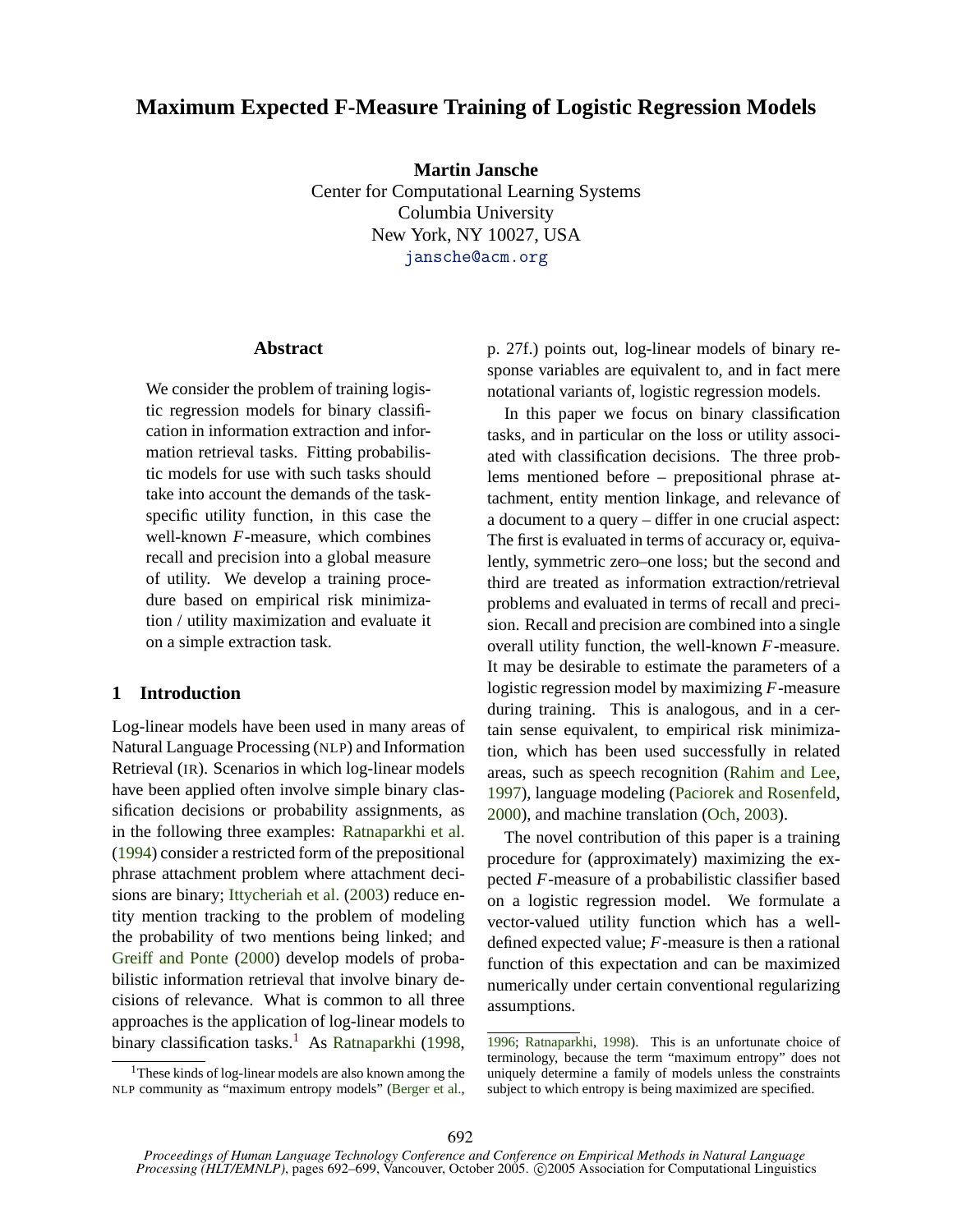We begin with a review of logistic regression (Section 2) and then discuss the use of *F*-measure for evaluation (Section 3). We reformulate *F*measure as a function of an expected utility (Section 4) which is maximized during training (Section 5). We discuss the differences between our parameter estimation technique and maximum likelihood training on a toy example (Section 6) as well as on a real extraction task (Section 7). We conclude with a discussion of further applications and generalizations (Section 8).

## **2 Review of Logistic Regression**

Bernoulli regression models are conditional probability models of a binary response variable *Y* given a vector  $\vec{X}$  of *k* explanatory variables  $(X_1, \ldots, X_k)$ . We will use the convention<sup>2</sup> that  $Y$  takes on a value *y* ∈ {-1,+1}.

Logistic regression models (Cox, 1958) are perhaps best viewed as instances of generalized linear models (Nelder and Wedderburn, 1972; McCullagh and Nelder, 1989) where the the response variable follows a Bernoulli distribution and the link function is the logit function. Let us summarize this first, before expanding the relevant definitions:

$$
Y \sim \text{Bernoulli}(p)
$$
  
logit $(p) = \theta_0 + x_1 \theta_1 + x_2 \theta_2 + \dots + x_k \theta_k$ 

What this means is that there is an unobserved quantity *p*, the success probability of the Bernoulli distribution, which we interpret as the probability that *Y* will take on the value  $+1$ :

$$
Pr(Y = +1 | \vec{X} = (x_1, x_2, \dots, x_k), \vec{\theta}) = p
$$

The logit (log odds) function is defined as follows:

$$
logit(p) = \ln\left(\frac{p}{1-p}\right)
$$

The logit function is used to transform a probability, constrained to fall within the interval  $(0,1)$ , into a real number ranging over  $(-\infty, +\infty)$ . The inverse function of the logit is the cumulative distribution function of the standard logistic distribution (also known as the *sigmoid* or *logistic* function), which we call *g*:

$$
g(z) = \frac{1}{1 + \exp(-z)}
$$

This allows us to write

$$
p = g(\theta_0 + x_1 \theta_1 + x_2 \theta_2 + \cdots + x_k \theta_k).
$$

We also adopt the usual convention that  $\vec{x}$  =  $(1, x_1, x_2, \ldots, x_k)$ , which is a  $k+1$ -dimensional vector whose first component is always 1 and whose remaining *k* components are the values of the *k* explanatory variables. So the Bernoulli probability can be expressed as

$$
p = g\left(\sum_{j=0}^k x_j \theta_j\right) = g\left(\vec{x} \cdot \vec{\theta}\right).
$$

The conditional probability model then takes the following abbreviated form, which will be used throughout the rest of this paper:

$$
Pr(+1 | \vec{x}, \vec{\theta}) = \frac{1}{1 + \exp(-\vec{x} \cdot \vec{\theta})}
$$
 (1)

A classifier can be constructed from this probability model using the MAP decision rule. This means predicting the label +1 if  $Pr(+1|\vec{x}, \vec{\theta})$  exceeds 1/2, which amounts to the following:

$$
y_{\text{map}}(\vec{x}) = \underset{y}{\text{argmax}} \Pr(y | \vec{x}, \vec{\theta}) = \text{sgn}\left(\vec{x} \cdot \vec{\theta}\right)
$$

This illustrates the well-known result that a MAP classifier derived from a logistic regression model is equivalent to a (single-layer) perceptron (Rosenblatt, 1958) or linear threshold unit.

### **3 F-Measure**

Suppose the parameter vector  $\theta$  of a logistic regression model is known. The performance of the resulting classifier can then be evaluated in terms of the *recall* (or *sensitivity*) and *precision* of the classifier on an evaluation dataset. Recall (*R*) and precision (*P*) are defined in terms of the number of true positives (*A*), misses (*B*), and false alarms (*C*) of the classifier (cf. Table 1):

$$
R = \frac{A}{A+B} \qquad P = \frac{A}{A+C}
$$

<sup>2</sup>The natural choice may seem to be for *Y* to range over the set  $\{0,1\}$ , but the convention adopted here is more common for classification problems and has certain advantages which will become clear soon.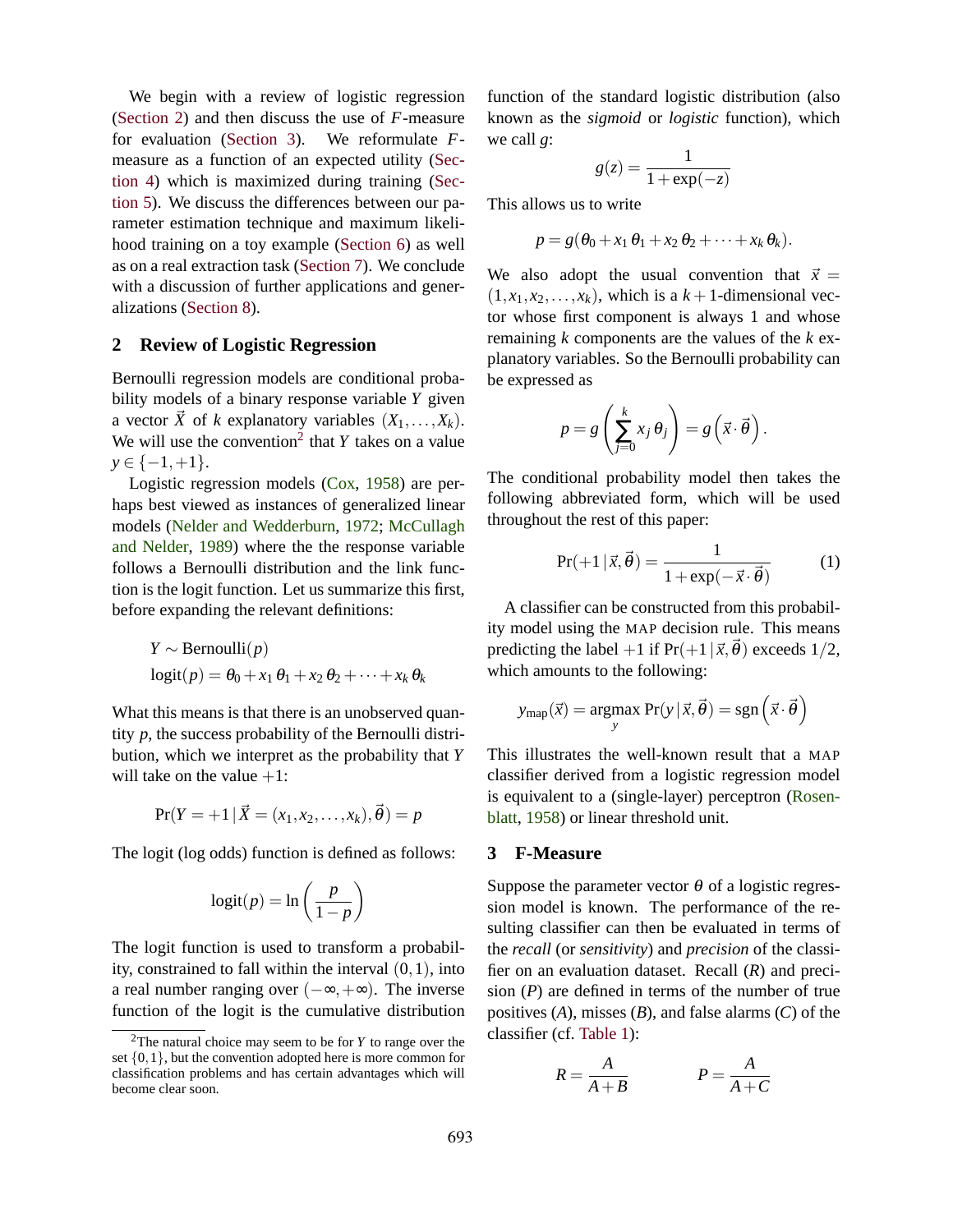|              | predicted        |                  |                  |
|--------------|------------------|------------------|------------------|
|              |                  |                  | total            |
| $+1$<br>true |                  | В                | $n_{\text{pos}}$ |
|              | C                | D                | $n_{\text{neg}}$ |
| total        | $m_{\text{pos}}$ | $m_{\text{neg}}$ | n                |

Table 1: Schema for a  $2 \times 2$  contingency table

The  $F_{\alpha}$  measure – familiar from Information Retrieval – combines recall and precision into a single utility criterion by taking their  $\alpha$ -weighted harmonic mean:

$$
F_{\alpha}(R,P) = \left(\alpha \frac{1}{R} + (1-\alpha) \frac{1}{P}\right)^{-1}
$$

The  $F_{\alpha}$  measure can be expressed in terms of the triple  $(A, B, C)$  as follows:

$$
F_{\alpha}(A, B, C) = \frac{A}{A + \alpha B + (1 - \alpha)C}
$$
 (2)

In order to define *A*, *B*, and *C* formally, we use the notation  $\llbracket \pi \rrbracket$  to denote a variant of the Kronecker delta defined like this, where  $\pi$  is a Boolean expression:

$$
\llbracket \pi \rrbracket = \begin{cases} 1 & \text{if } \pi \\ 0 & \text{if } \neg \pi \end{cases}
$$

Given an evaluation dataset  $(\vec{x}_1, y_1), \ldots, (\vec{x}_n, y_n)$  the counts of hits (true positives), misses, and false alarms are, respectively:

$$
A = \sum_{i=1}^{n} \left[ y_{\text{map}}(\vec{x}_i) = +1 \right] \left[ y_i = +1 \right]
$$
  

$$
B = \sum_{i=1}^{n} \left[ y_{\text{map}}(\vec{x}_i) = -1 \right] \left[ y_i = +1 \right]
$$
  

$$
C = \sum_{i=1}^{n} \left[ y_{\text{map}}(\vec{x}_i) = +1 \right] \left[ y_i = -1 \right]
$$

Note that *F*-measure is seemingly a global measure of utility that applies to an evaluation dataset as a whole: while the *F*-measure of a classifier evaluated on a single supervised instance is well defined, the overall *F*-measure on a larger dataset is not a function of the *F*-measure evaluated on each instance in the dataset. This is in contrast to ordinary loss/ utility, whose grand total (or average) on a dataset can be computed by direct summation.

#### **4 Relation to Expected Utility**

We reformulate *F*-measure as a scalar-valued rational function composed with a vector-valued utility function. This allows us to define notions of expected and average utility, setting up the discussion of parameter estimation in terms of empirical risk minimization (or rather, utility maximization).

Define the following vector-valued utility function *u*, where  $u(\tilde{y} | y)$  is the utility of choosing the label  $\tilde{y}$  if the true label is *y*:

$$
u(+1|+1) = (1,0,0)
$$
  
\n
$$
u(-1|+1) = (0,1,0)
$$
  
\n
$$
u(+1|-1) = (0,0,1)
$$
  
\n
$$
u(-1|-1) = (0,0,0)
$$

This function indicates whether a classification decision is a hit, miss, or false alarm. Correct rejections are not counted.

Expected values are, of course, well-defined for vector-valued functions. For example, the expected utility is

$$
E[u] = \sum_{(\vec{x},y)} u(y_{\text{map}}(\vec{x}) | y) Pr(\vec{x},y).
$$

In empirical risk minimization we approximate the expected utility of a classifier by its average utility  $U_S$  on a given dataset  $S = (\vec{x}_1, y_1), \ldots, (\vec{x}_n, y_n)$ :

$$
E[u] \approx U_S = \frac{1}{n} \sum_{i=1}^{n} u(y_{map}(\vec{x}_i) | y_i)
$$
  
= 
$$
\frac{1}{n} \sum_{i=1}^{n} u(+1 | y_i) [y_{map}(\vec{x}_i) = +1]
$$
  
+ 
$$
u(-1 | y_i) [y_{map}(\vec{x}_i) = -1]
$$

Now it is easy to see that  $U<sub>S</sub>$  is the following vector:

$$
U_S = \frac{1}{n} \begin{pmatrix} \sum_{i=1}^{n} \left[ y_{\text{map}}(\vec{x}_i) = +1 \right] \left[ y_i = +1 \right] \\ \sum_{i=1}^{n} \left[ y_{\text{map}}(\vec{x}_i) = -1 \right] \left[ y_i = +1 \right] \\ \sum_{i=1}^{n} \left[ y_{\text{map}}(\vec{x}_i) = +1 \right] \left[ y_i = -1 \right] \end{pmatrix}
$$
 (3)

So  $U_S = n^{-1}(A, B, C)$  where *A*, *B*, and *C* are as defined before. This means that we can interpret the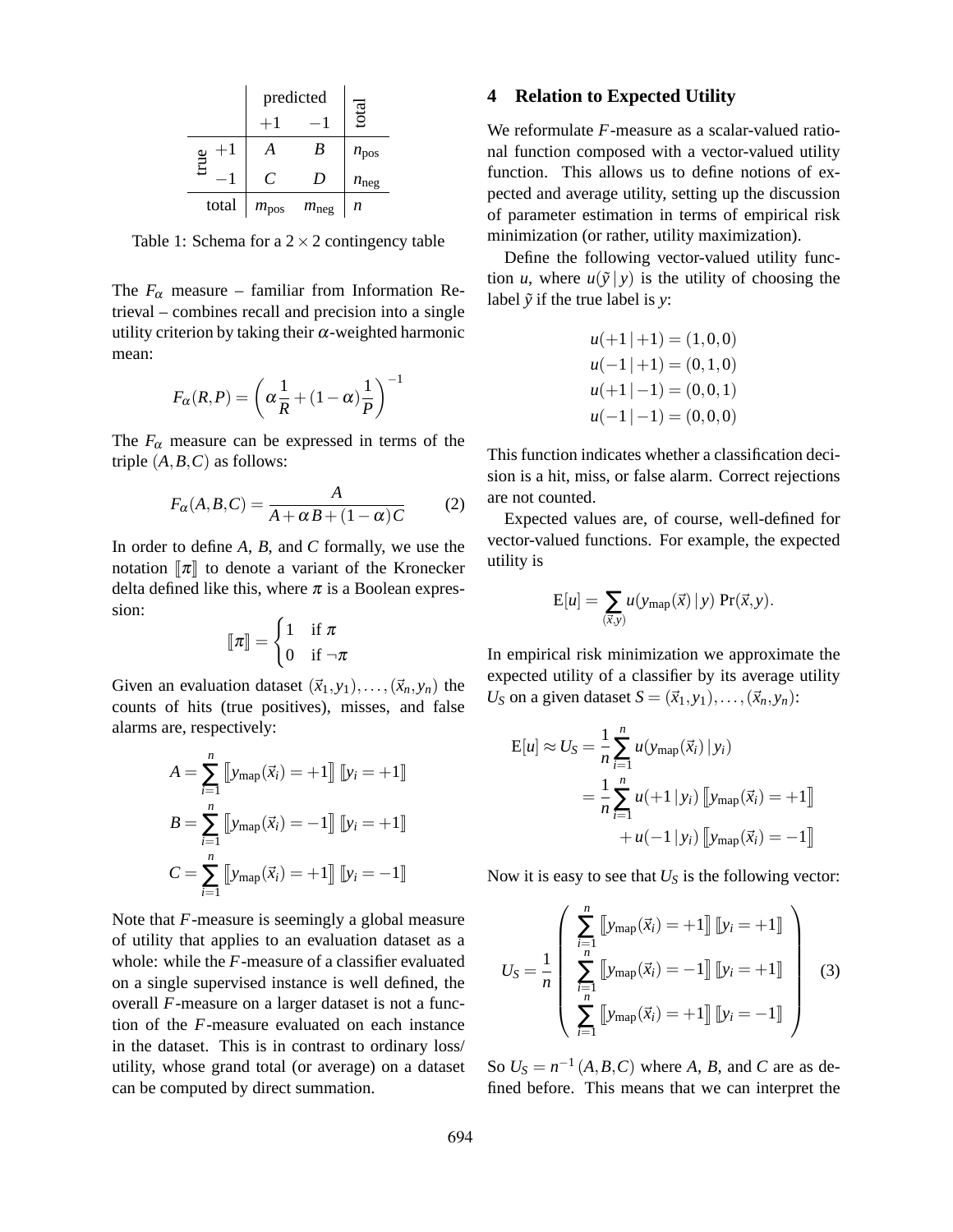*F*-measure of a classifier as a simple rational function of its empirical average utility (the scaling factor  $1/n$  in (3) can in fact be omitted). This allows us to approach the parameter estimation task as an empirical risk minimization or utility maximization problem.

# **5 Discriminative Parameter Estimation**

In the preceding two sections we assumed that the parameter vector  $\vec{\theta}$  was known. Now we turn to the problem of estimating  $\vec{\theta}$  by maximizing the *F*measure formulated in terms of expected utility. We make the dependence on  $\vec{\theta}$  explicit in the formulation of the optimization task:

$$
\vec{\theta}^* = \underset{\vec{\theta}}{\text{argmax}} F_{\alpha}(A(\vec{\theta}), B(\vec{\theta}), C(\vec{\theta})),
$$

where  $(A(\vec{\theta}), B(\vec{\theta}), C(\vec{\theta})) = U_s(\vec{\theta})$  as defined in (3). We encounter the usual problem: the basic quantities involved are integers (counts of hits, misses, and false alarms), and the optimization objective is a piecewise-constant functions of the parameter vector  $\vec{\theta}$ , due to the fact that  $\vec{\theta}$  occurs exclusively inside Kronecker deltas. For example:

$$
\llbracket y_{map}(\vec{x}) = +1 \rrbracket = \llbracket \Pr(+1 \,|\, \vec{x}, \vec{\theta}) > 0.5 \rrbracket
$$

In general, we can set

$$
\[\Pr(+1\,|\,\vec{x},\vec{\theta}) > 0.5\]\] \approx \Pr(+1\,|\,\vec{x},\vec{\theta}),\tag{4}
$$

and in the case of logistic regression this arises as a special case of approximating the limit

$$
\left[\Pr(+1\,|\,\vec{x},\vec{\theta}) > 0.5\right] = \lim_{\gamma \to \infty} g(\gamma \vec{x} \cdot \vec{\theta})
$$

with a fixed value of  $\gamma = 1$ . The choice of  $\gamma$  does not matter much. The important point is that we are now dealing with approximate quantities which depend continuously on  $\vec{\theta}$ . In particular  $A(\vec{\theta}) \approx \tilde{A}(\vec{\theta}),$ where

$$
\tilde{A}(\vec{\theta}) = \sum_{\substack{i=1 \ y_i = +1}}^n g(\gamma \vec{x}_i \cdot \vec{\theta}).
$$
\n(5)

Since the marginal total of positive instances  $n_{\text{pos}}$ (cf. Table 1) does not depend on  $\vec{\theta}$ , we use the identities  $\tilde{B}(\vec{\theta}) = n_{pos} - \tilde{A}(\vec{\theta})$  and  $\tilde{m}_{pos}(\vec{\theta}) = \tilde{A}(\vec{\theta}) + \tilde{C}(\vec{\theta})$  to rewrite the optimization objective as  $\tilde{F}_{\alpha}$ :

$$
\tilde{F}_{\alpha}(\vec{\theta}) = \frac{\tilde{A}(\vec{\theta})}{\alpha n_{\text{pos}} + (1 - \alpha)\tilde{m}_{\text{pos}}(\vec{\theta})},
$$
(6)

where  $\tilde{A}(\vec{\theta})$  is given by (5) and  $\tilde{m}_{\text{pos}}(\vec{\theta})$  is

$$
\tilde{m}_{\text{pos}}(\vec{\theta}) = \sum_{i=1}^{n} g(\gamma \vec{x}_i \cdot \vec{\theta}).
$$

Maximization of  $\tilde{F}$  as defined in (6) can be carried out numerically using multidimensional optimization techniques like conjugate gradient search (Fletcher and Reeves, 1964) or quasi-Newton methods such as the BFGS algorithm (Broyden, 1967; Fletcher, 1970; Goldfarb, 1970; Shanno, 1970). This requires the evaluation of partial derivatives. The *j*th partial derivative of  $\tilde{F}$  is as follows:

$$
\frac{\partial \tilde{F}(\vec{\theta})}{\partial \theta_j} = h \frac{\partial \tilde{A}(\vec{\theta})}{\partial \theta_j} - h^2 \tilde{A}(\vec{\theta}) (1 - \alpha) \frac{\partial \tilde{m}_{\text{pos}}(\vec{\theta})}{\partial \theta_j}
$$

$$
h = \frac{1}{\alpha n_{\text{pos}} + (1 - \alpha) \tilde{m}_{\text{pos}}(\vec{\theta})}
$$

$$
\frac{\partial \tilde{A}(\vec{\theta})}{\partial \theta_j} = \sum_{\substack{i=1 \ i=1}}^n g'(\gamma \vec{x}_i \cdot \vec{\theta}) \gamma x_{ij}
$$

$$
\frac{\partial \tilde{m}_{\text{pos}}(\vec{\theta})}{\partial \theta_j} = \sum_{i=1}^n g'(\gamma \vec{x}_i \cdot \vec{\theta}) \gamma x_{ij}
$$

$$
g'(z) = g(z) (1 - g(z))
$$

One can compute the value of  $\tilde{F}(\vec{\theta})$  and its gradient  $\nabla \tilde{F}(\vec{\theta})$  simultaneously at a given point  $\vec{\theta}$  in O(*nk*) time and  $O(k)$  space. Pseudo-code for such an algorithm appears in Figure 1. In practice, the inner loops on lines 8–9 and 14–18 can be made more efficient by using a sparse representation of the row vectors  $x[i]$ . A concrete implementation of this algorithm can then be used as a callback to a multidimensional optimization routine. We use the BFGS minimizer provided by the GNU Scientific Library (Galassi et al., 2003). Important caveat: the function  $\tilde{F}$  is generally not concave. We deal with this problem by taking the maximum across several runs of the optimization algorithm starting from random initial values. The next section illustrates this point further.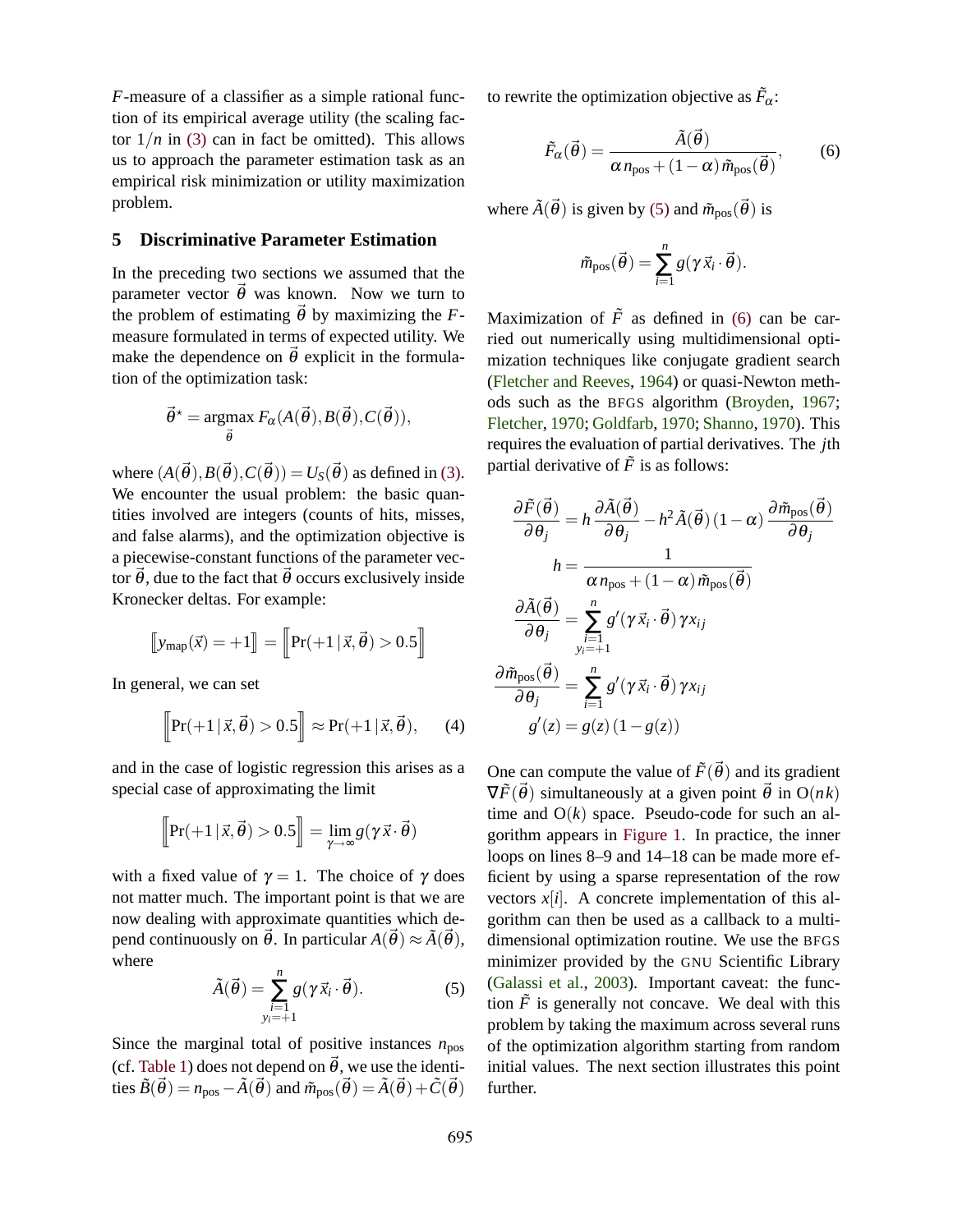| х | y    |  |
|---|------|--|
| 0 | $+1$ |  |
| 1 | -1   |  |
| 2 | $+1$ |  |
| 3 | $+1$ |  |
|   |      |  |

Table 2: Toy dataset

#### **6 Comparison with Maximum Likelihood**

A comparison with the method of maximum likelihood illustrates two important properties of discriminative parameter estimation. Consider the toy dataset in Table 2 consisting of four supervised instances with a single explanatory variable. Thus the logistic regression model has two parameters and takes the following form:

$$
Pr_{toy}(+1 | x, \theta_0, \theta_1) = \frac{1}{1 + \exp(-\theta_0 - x\theta_1)}
$$

The log-likelihood function *L* is simply

$$
L(\theta_0, \theta_1) = \log \Pr_{\text{toy}}(+1 | 0, \theta_0, \theta_1)
$$
  
+ 
$$
\log \Pr_{\text{toy}}(-1 | 1, \theta_0, \theta_1)
$$
  
+ 
$$
\log \Pr_{\text{toy}}(+1 | 2, \theta_0, \theta_1)
$$
  
+ 
$$
\log \Pr_{\text{toy}}(+1 | 3, \theta_0, \theta_1).
$$

A surface plot of *L* is shown in Figure 2. Observe that *L* is concave; its global maximum occurs near  $(\theta_0, \theta_1) \approx (0.35, 0.57)$ , and its value is always strictly negative because the toy dataset is not linearly separable. The classifier resulting from maximum likelihood training predicts the label  $+1$  for all training instances and thus achieves a recall of 3/3 and precision  $3/4$  on its training data. The  $F_{\alpha=0.5}$ measure is  $6/7$ .

Contrast the shape of the log-likelihood function *L* with the function  $\tilde{F}_{\alpha}$ . Surface plots of  $\tilde{F}_{\alpha=0.5}$  and  $\tilde{F}_{\alpha=0.25}$  appear in Figure 3. The figures clearly illustrate the first important (but undesirable) property of  $\tilde{F}$ , namely the lack of concavity. They also illustrate a desirable property, namely the ability to take into account certain properties of the loss function during training. The  $\tilde{F}_{\alpha=0.5}$  surface in the left panel of Figure 3 achieves its maximum in the right corner for  $(\theta_0, \theta_1) \rightarrow (+\infty, +\infty)$ . If we choose  $(\theta_0, \theta_1)$  = (20,15) the classifier labels every instance of the training data with  $+1$ .

 $fdf(\theta)$ :

1:  $m \leftarrow 0$ 2:  $A \leftarrow 0$ 3: **for**  $j \leftarrow 0$  **to**  $k$  **do** 4:  $dm[i] \leftarrow 0$ 5:  $dA[j] \leftarrow 0$ 6: **for**  $i \leftarrow 1$  **to** *n* **do** 7:  $p \leftarrow 0$ 8: **for**  $j \leftarrow 0$  **to**  $k$  **do** 9:  $p \leftarrow p + x[i][j] \times \theta[j]$ 10:  $p \leftarrow 1/(1 + \exp(-d))$ 11:  $m \leftarrow m + p$ 12: **if**  $y[i] = +1$  **then** 13:  $A \leftarrow A + p$ 14: **for**  $j \leftarrow 0$  **to**  $k$  **do** 15:  $t \leftarrow p \times (1-p) \times x[i][j]$ 16:  $dm[j] \leftarrow dm[j] + t$ 17: **if**  $y[i] = +1$  **then** 18:  $dA[j] \leftarrow dA[j] + t$ 19:  $h \leftarrow 1/(\alpha \times n_{\text{pos}} + (1 - \alpha) \times m)$ 20:  $F \leftarrow h \times A$ 21:  $t \leftarrow F \times (1 - \alpha)$ 22: **for**  $j \leftarrow 0$  **to**  $k$  **do** 23: *dF*[ $j$ ] ←  $h \times (dA[j] - t \times dm[j])$ 24: **return** (*F*,*dF*)

Figure 1: Algorithm for computing  $\tilde{F}$  and  $\nabla \tilde{F}$ 



Figure 2: Surface plot of *L* on the toy dataset

Observe the difference between the  $\tilde{F}_{\alpha=0.5}$  surface and the  $\tilde{F}_{\alpha=0.25}$  surface in the right hand panel of Figure 3:  $\tilde{F}_{\alpha=0.25}$  achieves its maximum in the back corner for  $(\theta_0, \theta_1) \rightarrow (-\infty, +\infty)$ . If we set  $(\theta_0, \theta_1) =$  $(-20, 15)$  the resulting classifier labels the first two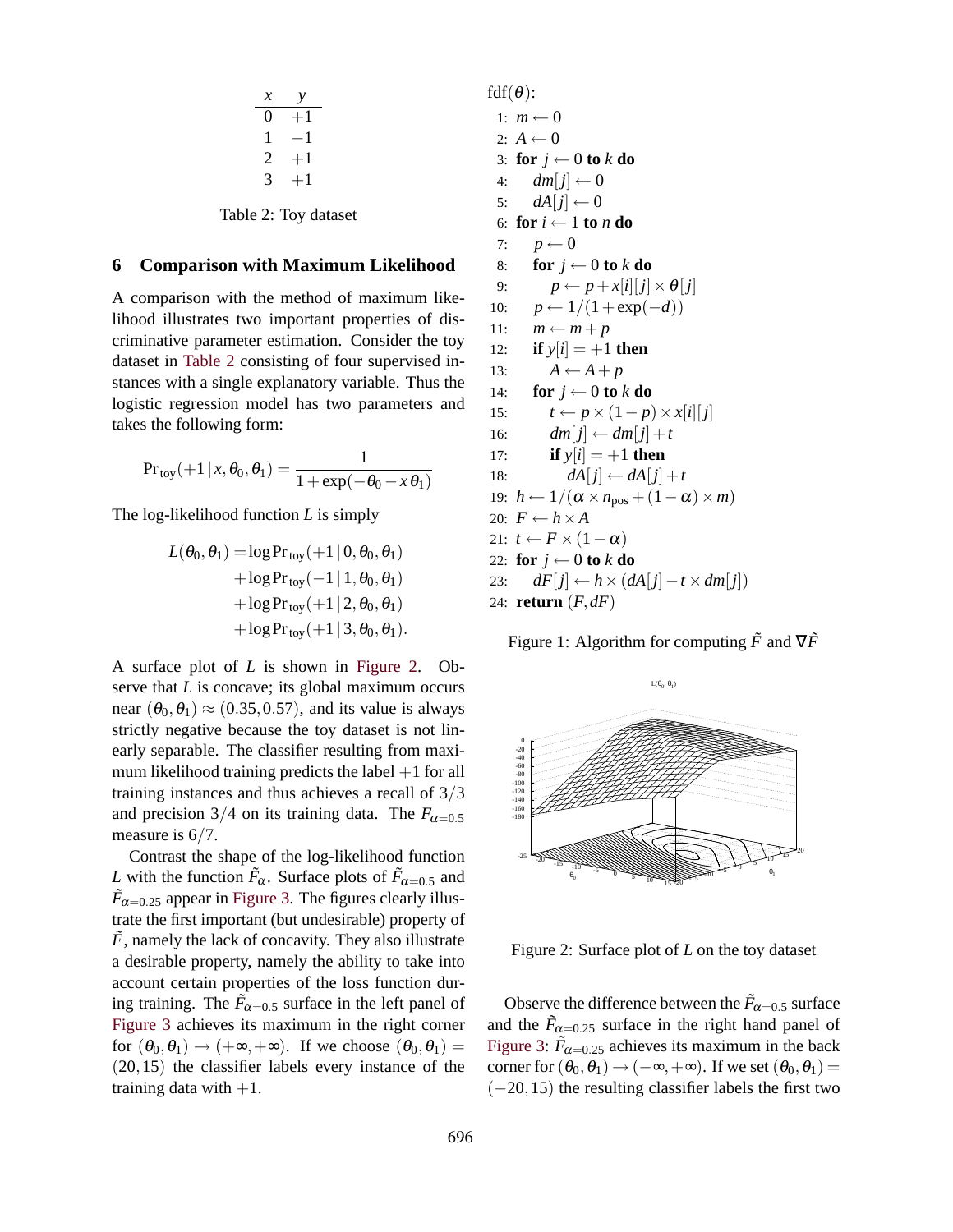

Figure 3: Surface plot of  $\tilde{F}_{\alpha=0.5}$  (left) and  $\tilde{F}_{\alpha=0.25}$  (right) on the toy dataset

instances  $(x = 0 \text{ and } x = 1)$  as  $-1$  and the last two instances  $(x = 2$  and  $x = 3$ ) as  $+1$ .

The classifier trained according to the  $\tilde{F}_{\alpha=0.5}$  criterion achieves an  $F_{\alpha=0.5}$  measure of 6/7  $\approx$  0.86, compared with  $4/5 = 0.80$  for the classifier trained according to the  $\tilde{F}_{\alpha=0.25}$  criterion. Conversely, that classifier achieves an  $F_{\alpha=0.25}$  measure of  $8/9 \approx 0.89$ compared with  $4/5 = 0.80$  for the classifier trained according to the  $\tilde{F}_{\alpha=0.5}$  criterion. This demonstrates that the training procedure can effectively take information from the utility function into account, producing a classifier that performs well under a given evaluation criterion. This is the result of optimizing a task-specific utility function during training, not simply a matter of adjusting the decision threshold of a trained classifier.

# **7 Evaluation on an Extraction Problem**

We evaluated our discriminative training procedure on a real extraction problem arising in broadcast news summarization. The overall task is to summarize the stories in an audio news broadcast (or in the audio portion of an A/V broadcast). We assume that story boundaries have been identified and that each story has been broken up into sentence-like units. A simple way of summarizing a story is then to classify each sentence as either belonging into a summary or not, so that a relevant subset of sentences can be extracted to form the basis of a summary. What makes the classification task hard, and therefore interesting, is the fact that reliable features are hard to come by. Existing approaches such as Maskey and Hirschberg

2005 do well only when combining diverse features such as lexical cues, acoustic properties, structural/ positional features, etc.

The task has another property which renders it problematic, and which prompted us to develop the discriminative training procedure described in this paper. Summarization, by definition, aims for brevity. This means that in any dataset the number of positive instances will be much smaller than the number of negative instances. Given enough data, balance could be restored by discarding negative instances. This, however, was not an option in our case: a moderate amount of manually labeled data had been produced and about one third would have had to be discarded to achieve a balance in the distribution of class labels. This would have eliminated precious supervised training data, which we were not prepared to do.

The training and test data were prepared by Maskey and Hirschberg (2005), who performed the feature engineering, imputation of missing values, and the training–test split. We used the data unchanged in order to allow for a comparison between approaches. The dataset is made up of 30 features, divided into one binary response variable, and one binary explanatory variable plus 28 integer- and real-valued explanatory variables. The training portion consists of 3 535 instances, the test portion of 408 instances.

We fitted logistic regression models in three different ways: by maximum likelihood ML, by  $\tilde{F}_{\alpha=0.5}$ maximization, and by  $\tilde{F}_{\alpha=0.75}$  maximization. Each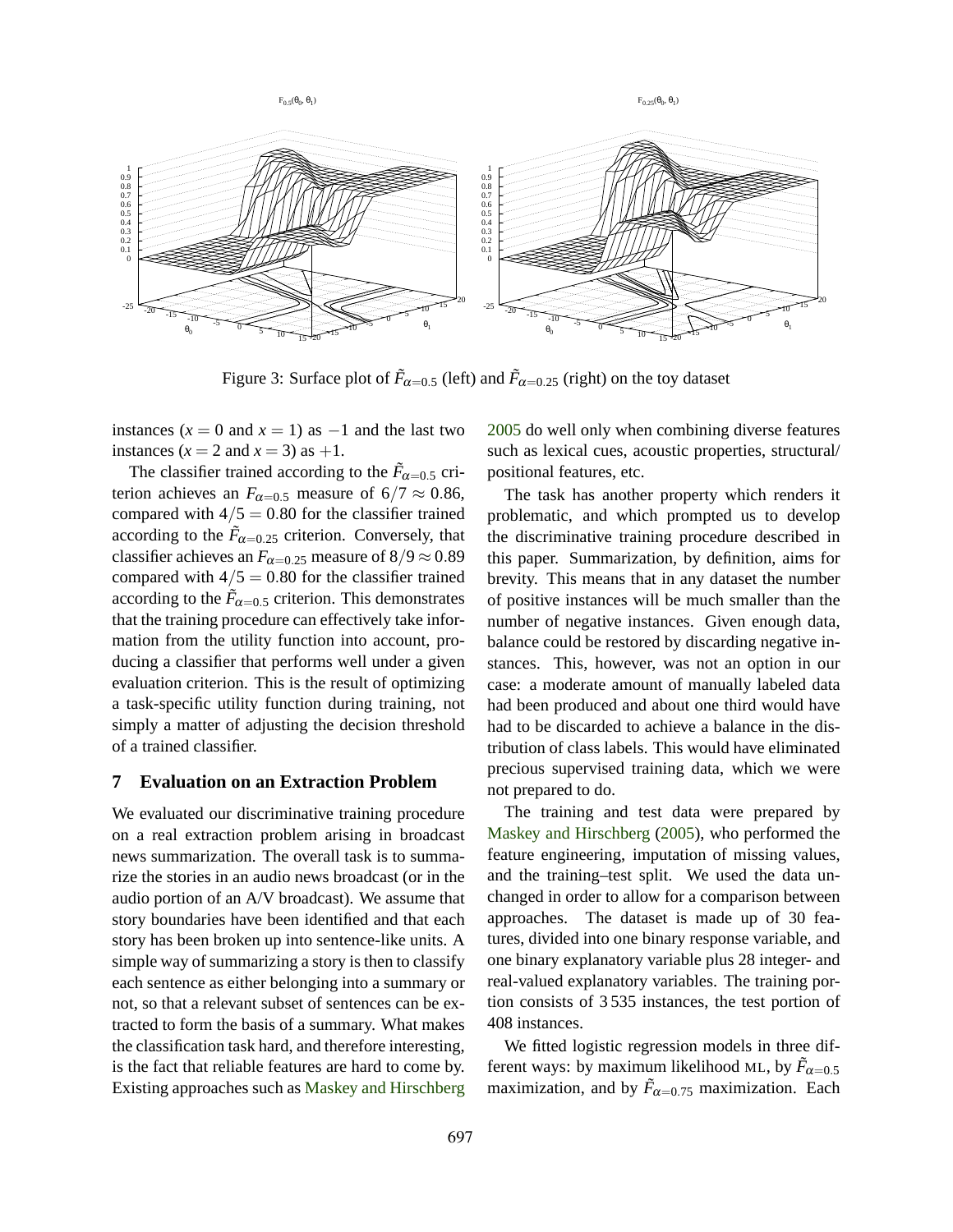| Method                    | R | P                          |               | $F_{\alpha=0.5}$ $F_{\alpha=0.75}$ |
|---------------------------|---|----------------------------|---------------|------------------------------------|
| ML                        |   | $24/99$ $24/33$            | 0.3636 0.2909 |                                    |
| $ML+$                     |   | 85/99 85/229 0.5183 0.6464 |               |                                    |
| $\tilde{F}_{\alpha=0.5}$  |   | 85/99 85/211 0.5484 0.6693 |               |                                    |
| $\tilde{F}_{\alpha=0.75}$ |   | 95/99 95/330 0.4429 0.6061 |               |                                    |

Table 3: Evaluation results

classifier was evaluated on the test dataset and its recall (*R*), precision (*P*),  $F_{\alpha=0.5}$  measure, and  $F_{\alpha=0.75}$ measure recorded. The results appear in Table 3.

The row labeled ML† is special: the classifier used here is the logistic regression model fitted by maximum likelihood; what is different is that the threshold for positive predictions was adjusted *post hoc* to match the number of true positives of the first discriminatively trained classifier. This has the same effect as manually adjusting the threshold parameter  $\theta_0$  based on partial knowledge of the test data (via the performance of another classifier) and is thus not permissible. It is interesting to note, however, that the ML trained classifier performs worse than the  $\tilde{F}_{\alpha=0.5}$  trained classifier even when one parameter is adjusted by an oracle with knowledge of the test data and the performance of the other classifier.

Fitting a model based on  $\tilde{F}_{\alpha=0.75}$ , which gives increased weight to recall compared with  $\tilde{F}_{\alpha=0.5}$ , led to higher recall as expected. However, we also expected that the  $F_{\alpha=0.75}$  score of the  $\tilde{F}_{\alpha=0.75}$  trained classifier would be higher than the  $F_{\alpha=0.75}$  score of the  $\tilde{F}_{\alpha=0.5}$  trained classifier. This is not the case, and could be due to the optimization getting stuck in a local maximum, or it may have been an unreasonable expectation to begin with.

#### **8 Conclusions**

We have presented a novel estimation procedure for probabilistic classifiers which we call, by a slight abuse of terminology, *maximum expected Fmeasure* training. We made use of the fact that expected utility computations can be carried out in a vector space, and that an ordering of vectors can be imposed for purposes of maximization which can employ auxiliary functions like the *F*-measure (2). This technique is quite general and well suited for working with other quantities that can be expressed in terms of hits, misses, false alarms, correct rejections, etc. In particular, it could be used to find a point estimate which provides a certain tradeoff between specificity and sensitivity, or operating point. A more general method would try to optimize several such operating points simultaneously, an issue which we will leave for future research.

The classifiers discussed in this paper are logistic regression models. However, this choice is not crucial. The approximation (4) is reasonable for binary decisions in general, and one can use it in conjunction with any well-behaved conditional Bernoulli model or related classifier. For Support Vector Machines, approximate *F*-measure maximization was introduced by Musicant et al. (2003).

Maximizing *F*-measure during training seems especially well suited for dealing with skewed classes. This can happen by accident, because of the nature of the problem as in our summarization example above, or by design: for example, one can expect skewed binary classes as the result of the one-vs-all reduction of multi-class classification to binary classification; and in multi-stage classification one may want to alternate between classifiers with high recall and classifiers with high precision.

Finally, the ability to incorporate non-standard tradeoffs between precision and recall at training time is useful in many information extraction and retrieval applications. Human end-users often create asymmetries between precision and recall, for good reasons: they may prefer to err on the side of caution (e.g., it is less of a problem to let an unwanted spam email reach a user than it is to hold back a legitimate message), or they may be better at some tasks than others (e.g., search engine users are good at filtering out irrelevant documents returned by a query, but are not equipped to crawl the web in order to look for relevant information that was not retrieved). In the absence of methods that work well for a wide range of operating points, we need training procedures that can be made sensitive to rare cases depending on the particular demands of the application.

#### **Acknowledgements**

I would like to thank Julia Hirschberg, Sameer Maskey, and the three anonymous reviewers for helpful comments. I am especially grateful to